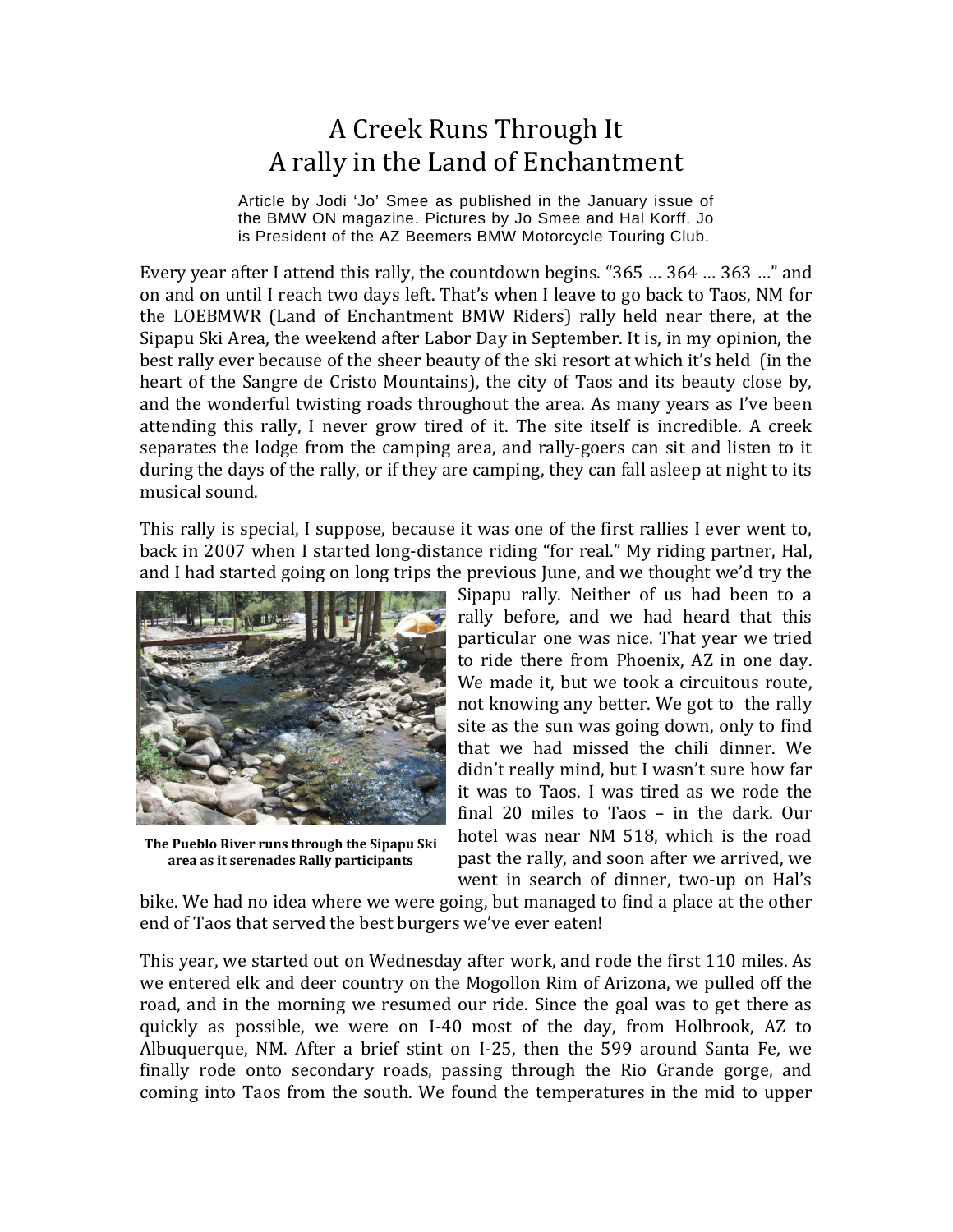80s, which was lovely for most people, but for us was disappointing. There have been a few years that it was rainy and cold during the rally, and being from Phoenix, we really look forward to that weather. During the last two years the weather has been perfect for most people, sunny and warm.

On our first full day in Taos, the sun rose high and warm. I knew it was going to be a wonderful riding day, and as I rode the 518 toward the rally site, I said to myself, *Look! Look where I am!* I know that sounds so silly, but these are the two days I look forward to all year. It was a shining day, and the road was beautiful, clean and clear of gravel. A few trees along the edges of the turns, the usual ones, were beginning to be tipped with gold, a breathtaking reminder that we are at the edge of autumn, my favorite time of year.

We got to the rally site quickly, and checked in. I had to buy my usual souvenirs, t-shirts and other things that I like, and then we wandered around briefly. The vendors weren't set up yet, so we decided to go and do the ride we had planned for the day.

The plan was to take a series of roads known as the Enchanted Circle. The name itself makes the imagination run wild, and I wondered what sights and conditions I

would encounter. We'd ridden part of this route three, maybe four years ago, and I think we were on dual sport bikes at the time, but I always wanted to go back.

NM 518 past the rally site was the beginning of the loop, and then we continued to Mora Valley. We picked up 434 in Mora, a narrow little turn that threads through the canyon formed by two old buildings in the town. A short way up the road, we passed an Alpaca



**Scenery along NM Highway 518**

farm, and saw a large herd of the darling Alpacas in the meadow next to the road. They were recently shorn, and probably happy for the warm sunny weather.

We wound through Guadalupita and other tiny communities, and the road became narrower and narrower until we were on a road with no center stripe, about the width of a car and a half. It dipped and turned through thick vegetation, and marshy water that came literally to the road's edge. It is an amazing little road.

After the road climbed then widened again to two lanes, it came out in a vast windswept alpine meadow. We were at about 8,000 feet in elevation, and it was nice and cool. Soon we passed Angel Fire Resort, and then picked up NM 64,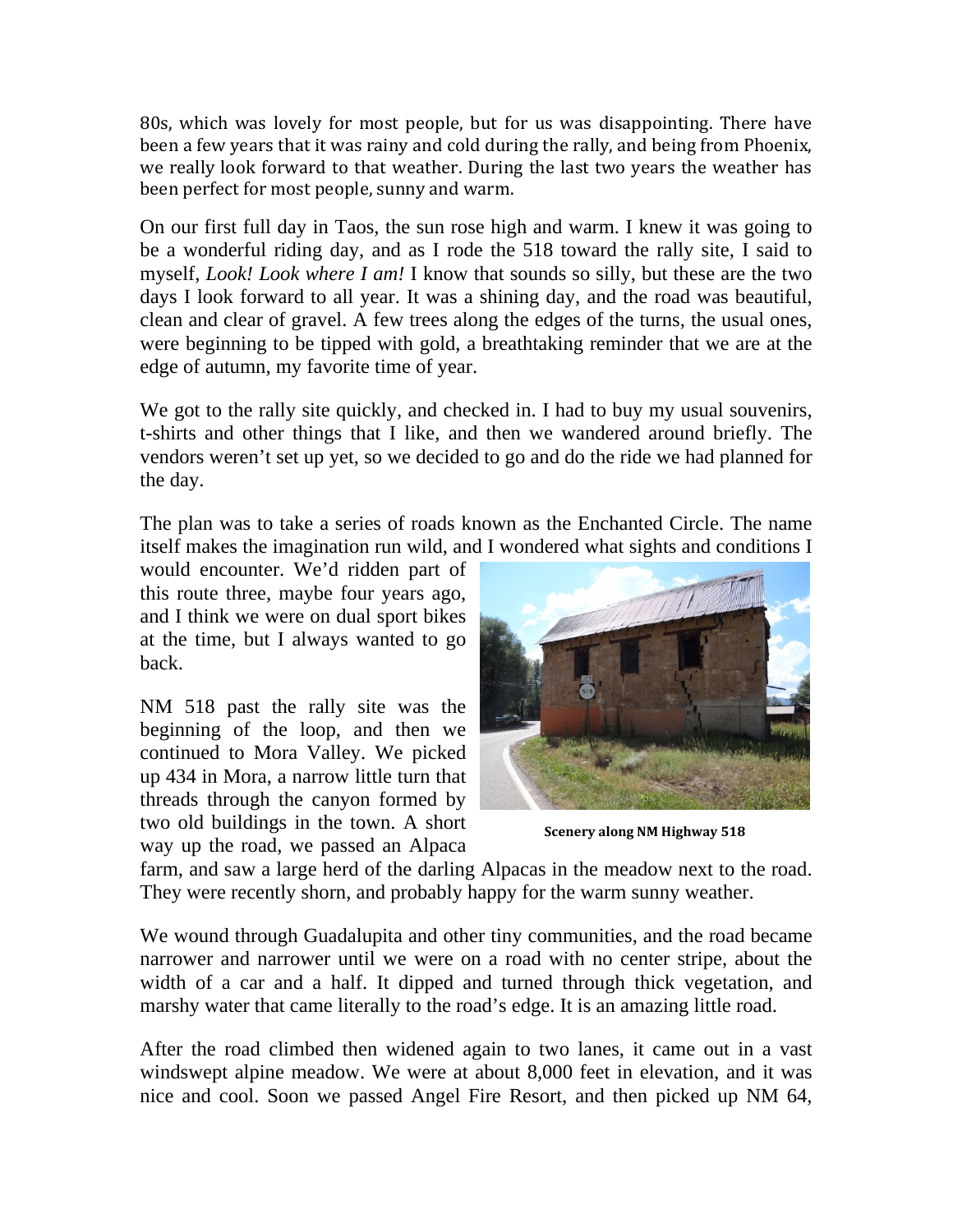which was another wonderful road. We took that past Eagle Nest State Park where we picked up NM 38 and headed toward Questa, where we picked up NM 522. Soon we were riding high mountain passes with joy, until we got stuck behind a "spoiler," a big truck that was going too slowly and spewing out diesel fumes. We lugged along until we found ourselves in a touristy winter sports town called Red River, which was good because I'd had enough of creeping along in first or second gear on the steep grades because there was no safe place to pass. We parked the bikes, got some coffee, and walked around.

First, we walked down to the river for which the town is named. It was smaller



**Freshly shorn alpacas enjoying another beautiful sunny New Mexico day**

than I expected, but still pretty. Then we walked around the town for a while looking at souvenirs. Being the big spender that I am, I bought a knotted paracord bracelet for a whopping \$4, just so I could say I got something there. It lasted about two days then fell apart. What did I expect, right?

We got back on the bikes, and back on the 522, rode a lovely stretch of flowing perfect turns, then the road flattened out as we dropped in elevation. We passed a place that was actually called the

Enchanted Forest, but the road that led there was dirt and we were on the road bikes for this trip.

The temperature was up, too, into the high 80s F. I was a little bit disappointed since we were trying to get away from the heat, that and the incessant glare of the sun. It was absolutely hot by the time we rejoined a short piece of NM 64 that we took for a couple hundred feet just outside the north end of Taos.

We turned onto Blueberry Hill Rd., then a short while later, we closed the circle and crossed the intersection with 518 where we'd started our day. It was truly an enchanting ride with all the beautiful scenery and fun roads!

After breakfast the second morning, Hal and I rode east on NM 518 again to the rally site. Our plan was to go there, walk around a bit, maybe have some coffee, look at the vendors' wares, and then talk to whoever we ran into. When we got to the rally site, I said to Hal, "hey, I have an idea. Would you like to take my bike and run back to Taos, then come back?" I knew he wanted to ride my bike, I could see the longing in his eyes.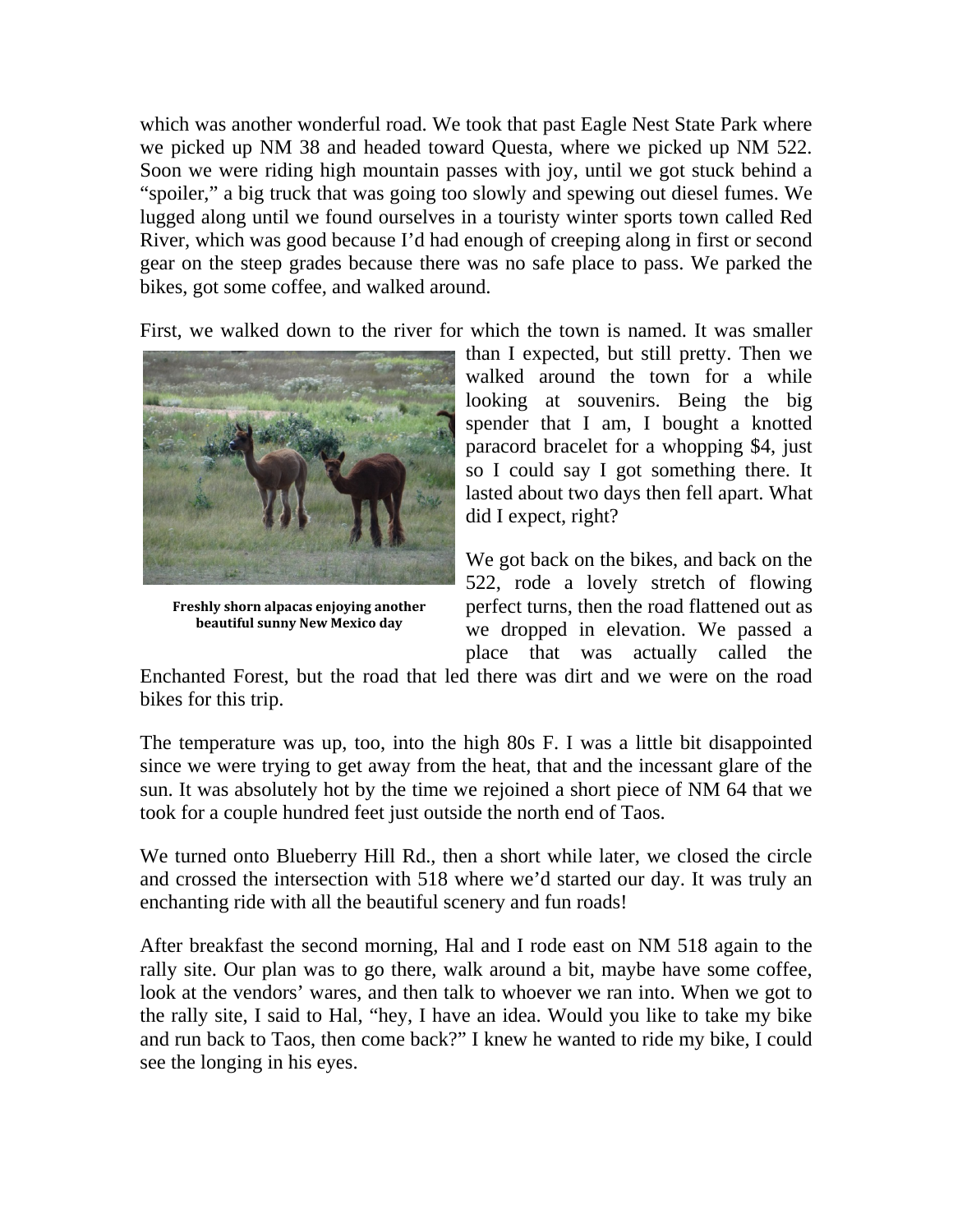"Okay," he said enthusiastically. (*wow,* he didn't need much persuading!) So, I handed him the keys to my F800ST, and off he went. I de-geared in the parking lot of the lodge and put my stuff on his R1100RS. Then, I encountered a few people that I knew and ended up standing there talking the whole time he was gone. He rolled back into the parking lot in what seemed a short time later.

"I didn't get very far, did I?" I said, laughing. "Did you like riding my bike?" Dumb question; his joyful grin said it all.

Then we went into the lodge, I grabbed a cup of coffee from the bottomless urn,

and we walked around the beautiful rally site. I stood on the bridge and listened to the silvery magical sound of the creek. I closed my eyes, wanting to remember it so I could think of it when things get stressful at work, as they always do.

The rest of the day was more riding the curvaceous roads in the area, capped off by a nice dinner with all of our friends at the rally the music of the band.



site, then relaxing and listening to **Lots of turns on this amazing little road, a little wider than a car and no center stripe**

Later, while sitting in the best spot to use the hotel Wi-Fi, a dark corner of the bar, we watched incredulously as a black cat passed through, nearly unnoticed and unremarked upon. *A black cat walks into a bar,* I thought. Apparently, he was a regular. That skulking black cat walk made my mind churn and made for restless dreams on the night that led up to the last day of the trip …

My last morning in Taos started early, about 5 o'clock. That was 6 o'clock local time, so I thought of it as 6. Not being a morning person, this is the kind of selftrickery I must engage in to make myself get up early. We wanted to be on the road by 8 o'clock local time, 7 o'clock Arizona time. Hal and I had an early breakfast followed by the frenetic and somewhat sloppy packing of the bikes. *Why does it all take up so much more space on the way home??* I wondered. After a few tears as I thought my good-byes to all the places in Taos that I love, Hal and I met two other riders from the Phoenix area at the gas station down the road. We were all soon riding into the cool morning, however, the temperature was one of the warmest I've ever experienced leaving Taos. The sky was clear except for a few puffy clouds, and the mountains were anonymous and nearly invisible in the